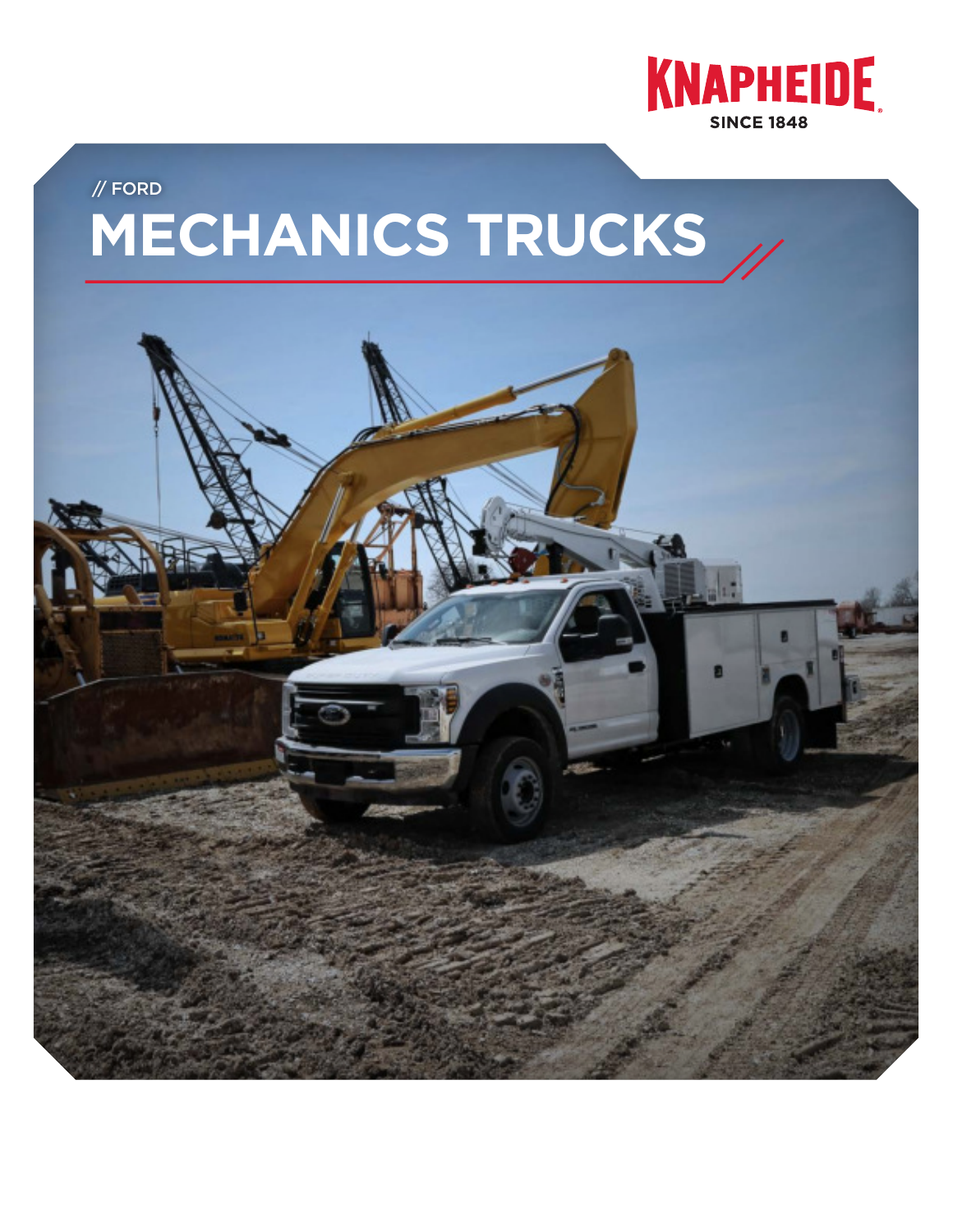# **KNAPHEIDE MECHANICS TRUCKS**

Knapheide Mechanics Trucks come equipped with standard features to help you get the job done. With secure side compartments and an oversized cargo space, you can carry everything you need.

Choose a Knapheide Mechanics Truck for the durability and functionality that stands above the rest.

Ford chassis are compatible with the full line of mechanics trucks bodies: KMS16, KMS30, KMT1, KMT2 and KMT3 models.





Knapheide KMT1 Mechanics Trucks are compatible with Class 5 trucks and built for crane load capacities of up to 7,500 lb. Count on our KMT2 and KMT3 trucks for the most demanding lifting applications. These are compatible with Class 6–8 trucks.

### **CRANE BODY UNDERSTRUCTURE**

- Unique torq-isolator crane support system transfers lift forces into the full length torsion box subframe and outriggers, and not the side compartments
- Reinforced rear vertical curb side compartment is independent of all other side compartments, eliminating flexing and twisting of side packs

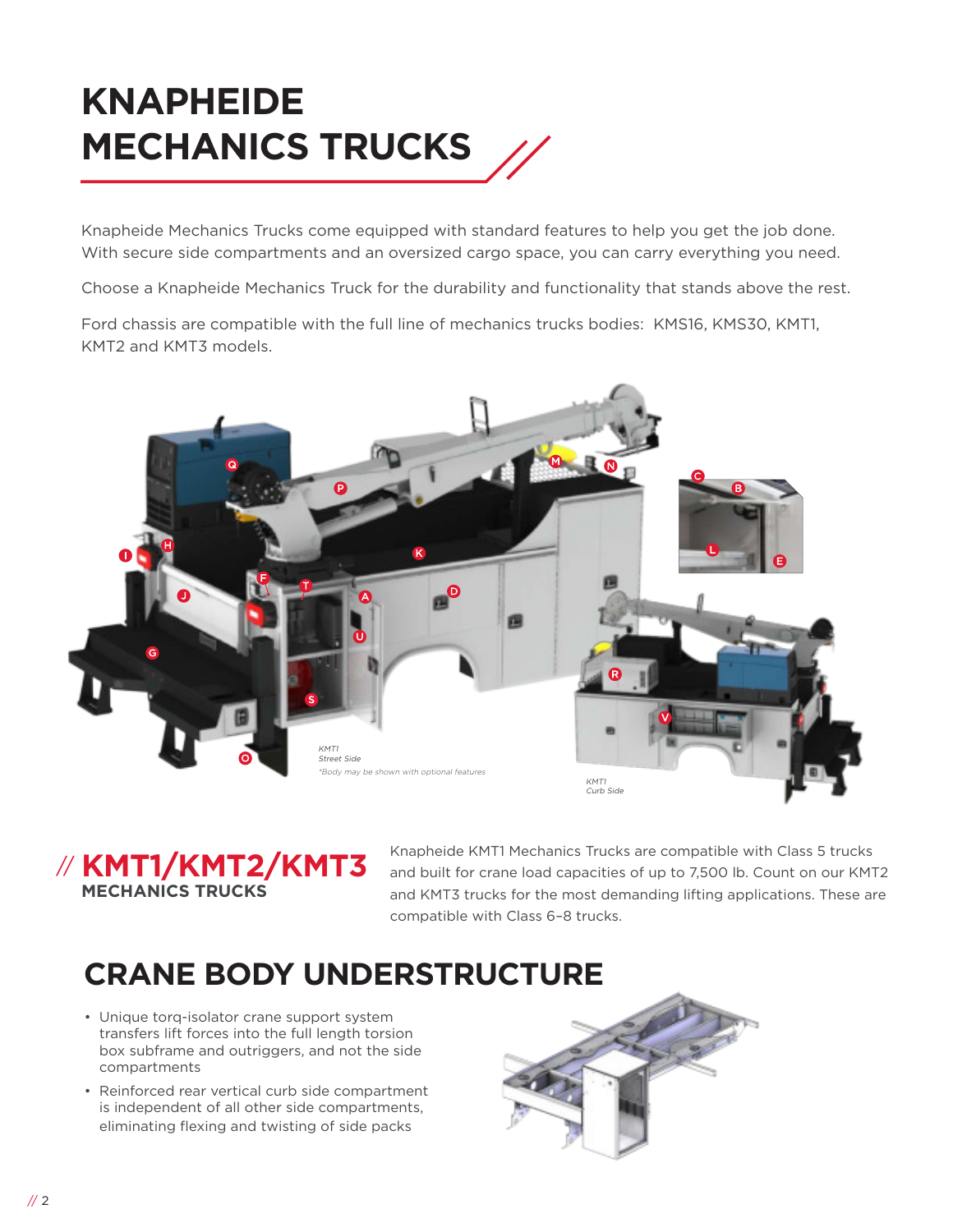Visit **knapheide.com/quote** and fill out the form to receive a quote and additional product information.

# **STANDARD FEATURES**

- **A** Double paneled doors made of galvanneal steel (14-gauge outer panel, 20-gauge inner panel) are reinforced with internal braces for durability
- **B** Vertical compartment doors employ doublespring over-center retainer to eliminate involuntary swing
- **C** Neoprene door seals protect compartments from the weather
- **D** Automotive quality 3-point T-handle latches
- **E** Continuous stainless steel hinges are pry-proof and corrosion-resistant
- **F** Master locking system locks down all compartments on one side with one motion
- **G** KnapLiner work surface bumper with lockable through compartment, a vise plate, and two grip strut flex steps
- **H** Two heavy duty aluminum grab handles installed on both sides at rear of the body for easy cargo access
- **I** Upgraded LED S/T/T and B/U, LED strobes with (8) selectable patterns and built-in reflectivity mounted to external rear light boxes made of UVresistant ABS material
- **J** 16" high double panel slam tailgate with center latch and flat space for displaying company graphics
- **K** KnapLiner applied to cargo floor, sides, compartment tops, bulkhead, bumper and tailgate for durability
- **L** Includes 250-lb. capacity adjustable divider shelves
- **M** Welded-on cab protector with fully punched window for visibility
- **N** (4) LED 1200 lumen work lights installed (2 at front, 2 at rear) for low-light working conditions
- **O** Hydraulic out-and-down curb side outrigger and hydraulic down street side outrigger for crane stability during lifting operations
- **P** 44,000 ft-lb. crane with 21' hydraulic reach, provided by a two-stage hydraulic extension (KMT1)

60,000 ft-lb. crane with 21' hydraulic reach, provided by a two-stage hydraulic extension (KMT2)

70,000 ft-lb. crane with 30' hydraulic reach, provided by a two-stage hydraulic extension (KMT3)

- **Q** Planetary winch provides a 60 ft. per minute single line speed
- **R** Up to 40 CFM reciprocating hydraulic compressor (KMT1)
	- 35 CFM rotary screw hydraulic compressor on 11' models, 60 CFM on 14' models (KMT2/KMT3)
- **S** 50' x 1/2" compressor hose reel and roller fairlead through curb side vertical compartment
- **T** Polyethylene formed drip pan with drain hose placed under the crane manages water intrusion through the crane pedestal
- **U** Knapheide controller: Power cell, controller and 8-button switch panel located in the rear compartment. CAN bus system with continuous working load of 115 amps features built-in overload current protection for system and operator system.
- **V** Sortimo part storage containers in horizontal compartment on street side

#### Other features not shown:

- **•** Extreme duty aluminum mechanic 7-drawer set on street side
- **•** Hexagonal boom eliminates boom flex and lateral movement for ultimate stability
- **•** Multi-function radio remote control provides convenient complete control of the crane
- **•** (6) D-ring cargo tie downs installed in the cargo floor with a 6,000-lb. capacity
- **•** Floor is comprised of 3/16" tread plate
- **•** Compartment bottoms and end panels comprised of 12-gauge galvanneal steel
- **•** Bodies are fully protected with Knapheide's waterbased undercoat
- **•** Electrodeposition prime-paint system provides superior corrosion resistance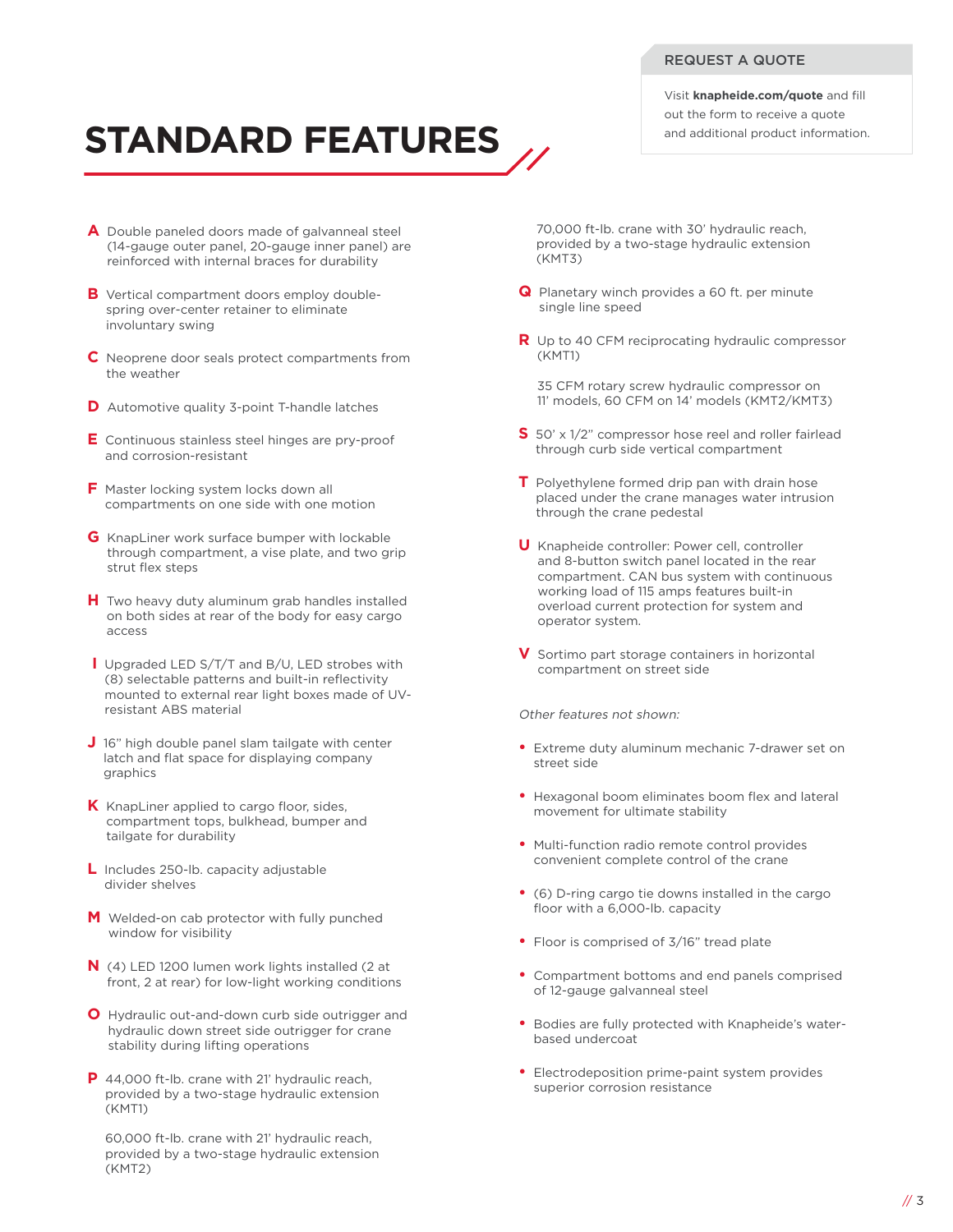

#### **KMS16 & KMS30**  // **MECHANICS TRUCKS**

Knapheide KMS16 trucks are equipped with an electric crane, while KMS30 trucks have the option of either an electric or hydraulic crane for lifting applications. Both are compatible with Class 3–5 trucks.



\*Body may be shown with optional features

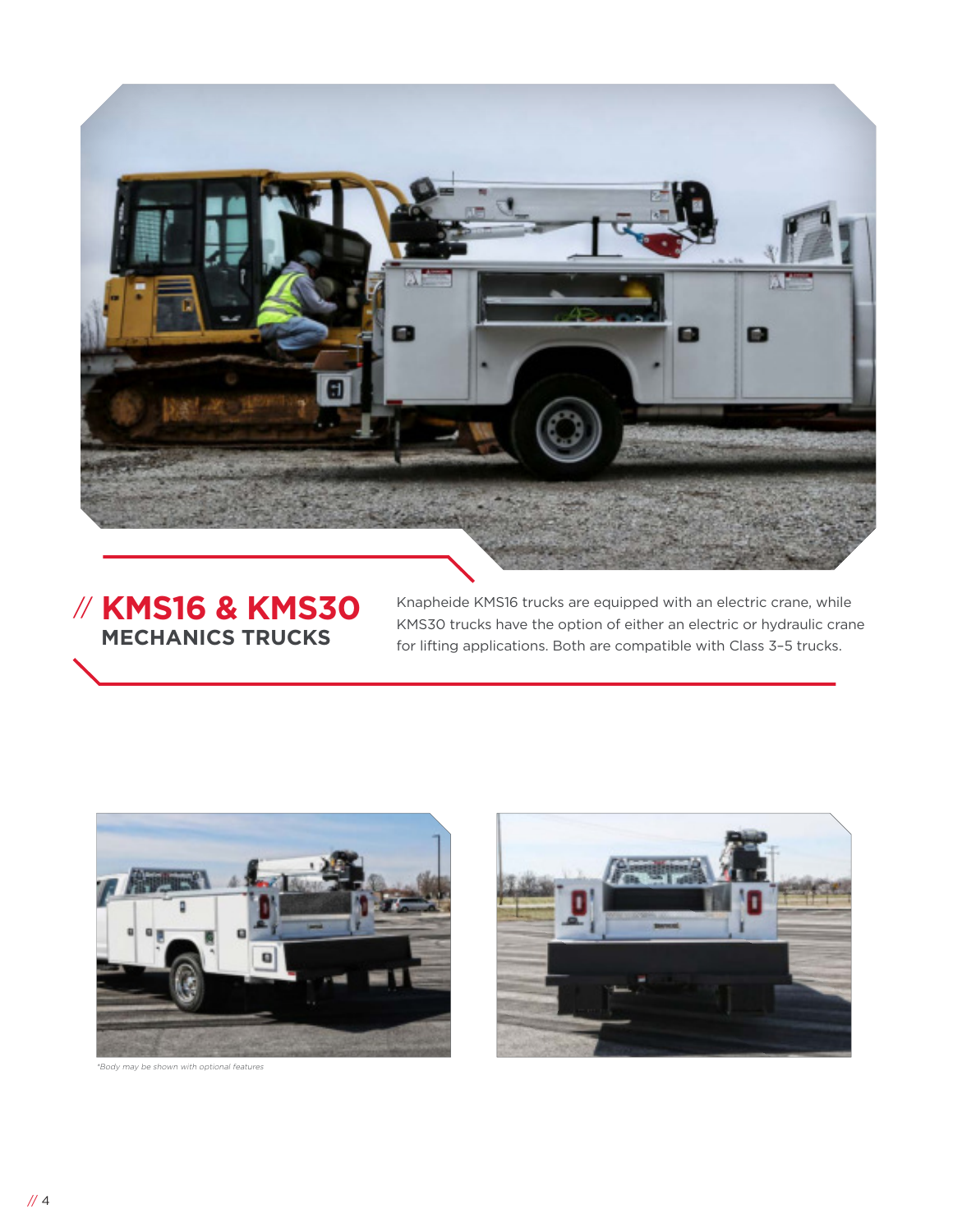#### REQUEST A QUOTE

Visit **knapheide.com/quote** and fill out the form to receive a quote and additional product information.

# **STANDARD FEATURES**

- Full-length torsion box subframe
- Reinforced rear vertical curb side compartment eliminates flexing and twisting of side packs
- Double paneled doors made of 20-gauge galvanneal steel are reinforced with internal braces for durability
- Vertical compartment doors employ double-spring over-center retainer to eliminate involuntary swing
- Neoprene door seals protect compartments from the weather
- Automotive-quality, rotary-style latches make opening and closing easy
- Continuous stainless steel hinges are pry-proof and corrosion-resistant
- Master locking system locks down all compartments on one side with one motion
- KnapLiner work surface bumper (KMS16)

KnapLiner work surface bumper with vise plate and two grip strut flex steps (KMS30)

- Two heavy duty aluminum grab handles installed on both sides at rear of the body for easy cargo access
- Proprietary rear lights featuring LED S/T/T, LED B/U, LED strobe with (8) selectable patterns and built-in reflectivity
- Double panel slam tailgate with center latch
- KnapLiner applied to cargo floor, sides, compartment tops, bulkhead, bumper and tailgate for durability
- Includes 250-lb. capacity adjustable divider shelves
- Welded-on cab protector with fully punched window for visibility
- (2) LED work lights recessed in bulkhead for low-light working conditions
- One manual outrigger for crane stability during lifting operations
- Up to 16,000 ft-lb. crane with 20' reach (KMS16)

Up to 30,000 ft-lb crane with 21' reach (KMS30)

- Planetary winch provides a 15 ft. per minute single line speed
- Aluminum mechanic 7-drawer set
- Sortimo part storage containers in street side second vertical compartment
- (6) cargo tie-downs installed in the cargo area with a 2,000-lb. capacity
- Floor is comprised of 1/8" tread plate
- Compartment tops, backs, floors and end panels are comprised of 14-gauge galvanneal steel
- Polyethylene formed drip pan with drain hose placed under the crane manages water intrusion through the crane pedestal
- Bodies are fully protected with Knapheide's water-based undercoat
- Electrodeposition prime-paint system provides superior corrosion resistance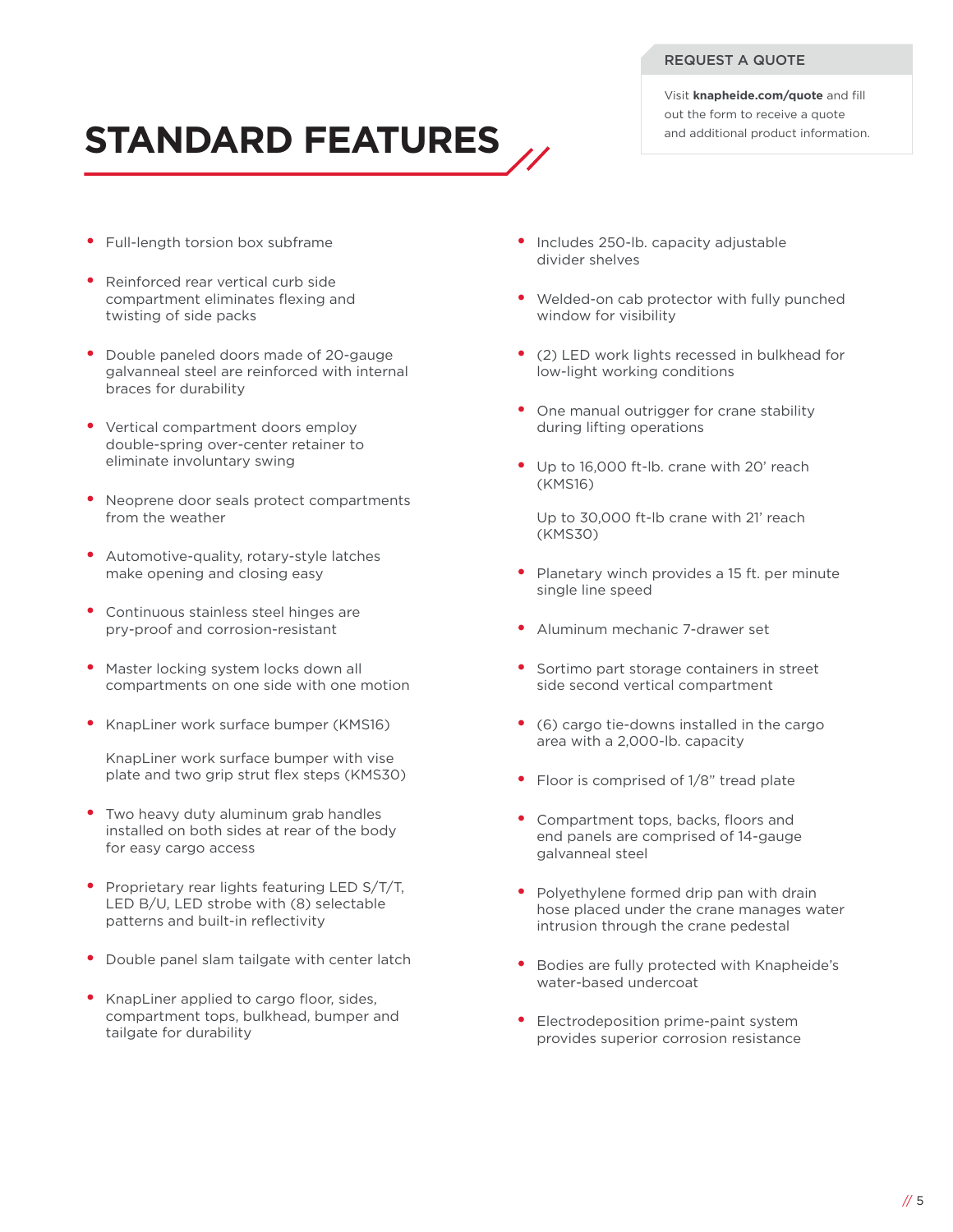## **POPULAR OPTIONS**



**CODEABLE PADLOCK**



**TELESCOPIC SLIDING ROOF (TSR)** 



**AUXILIARY POWER UNIT (APU)**



**LED COMPARTMENT LIGHTS**



**STEEL MECHANIC DRAWERS**



**ADDITIONAL MECHANIC DRAWERS**



**LUBE SKID**



**WELDER**



**SORTIMO**

## **COMMITMENT TO CORROSION RESISTANCE**

Corrosion won't be a concern when you buy quality Knapheide products. To give you the best corrosion protection, we utilize a stateof-the-art, custom-designed, 12-step, SST cathodic electrodeposition finishing system, called "E-Coat."

It bonds prime paint to steel by an electroplating process to give you a superior coat of primer, resulting in better corrosion protection compared to spraying methods.

This system allows us to create products with the highest level of corrosion resistance available.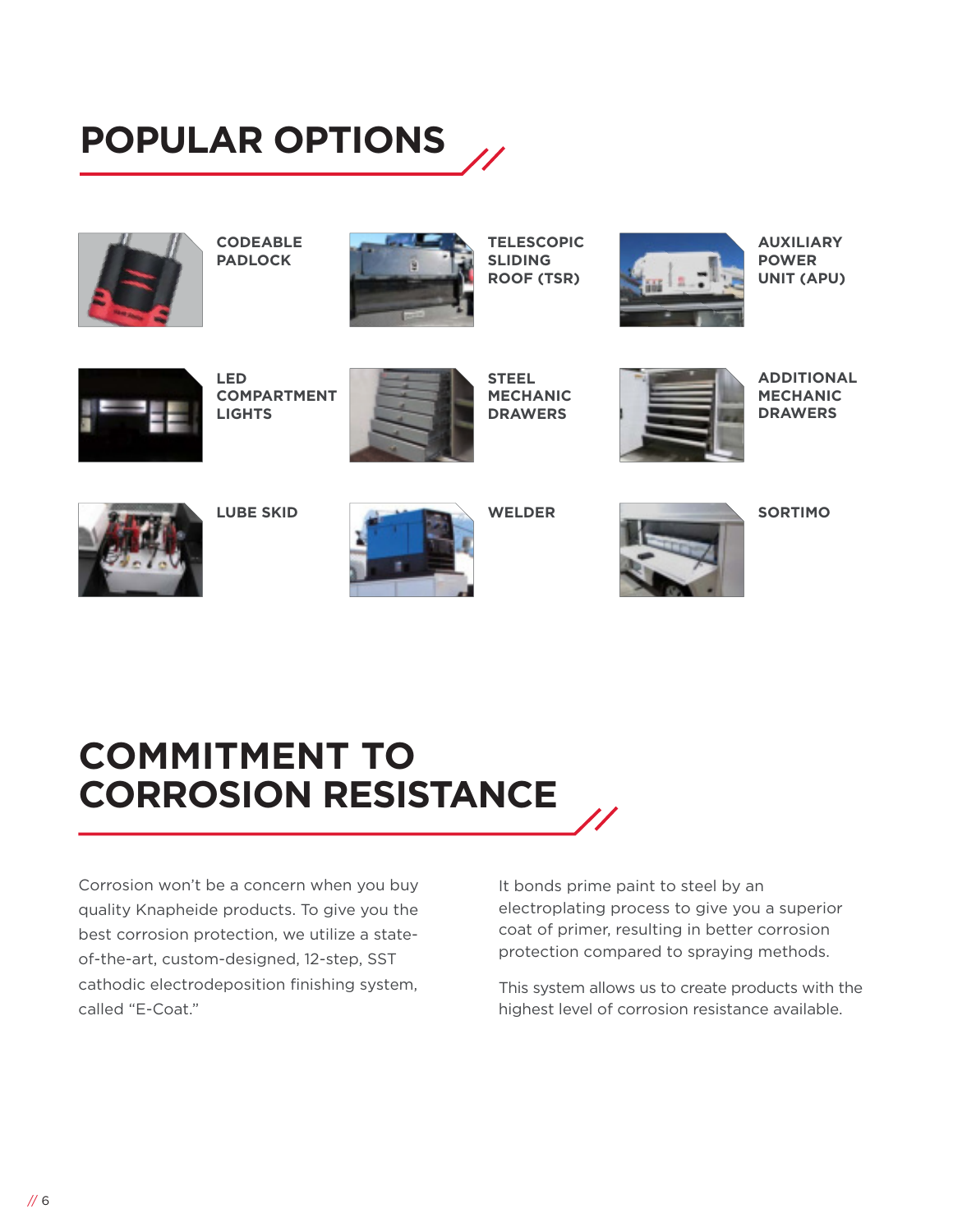#### // **KMT1, KMT2 & KMT3 MODELS**

| <b>MODEL</b>   | <b>GVWR</b><br><b>MIN./RANGE</b> | <b>BUMPER</b>         | <b>BODY</b><br><b>LENGTH</b> | <b>COMPARTMENT</b><br><b>HEIGHT</b> | <b>COMPARTMENT</b><br><b>DEPTH</b> | <b>CARGO</b><br><b>AREA WIDTH</b> | <b>TOPS AND</b><br><b>BACKS</b> | <b>REAR HITCH</b>                  |
|----------------|----------------------------------|-----------------------|------------------------------|-------------------------------------|------------------------------------|-----------------------------------|---------------------------------|------------------------------------|
| <b>KMT1-11</b> | 19.500                           | 24" with<br>step down | 11'                          | $44"$ .<br>60" raised front         | 22"                                | 50"                               | $1/8$ " tread<br>plate          | 2" receiver tube<br>below bumper   |
| <b>KMT2-11</b> | 26,000                           | 24" with<br>step down | 11'                          | 60"                                 | 22"                                | 50"                               | $1/8$ " tread<br>plate          | Pintle mount plate<br>below bumper |
| <b>KMT2-13</b> | 26,000                           | 24" with<br>step down | 13'                          | 60"                                 | 22"                                | 50"                               | $1/8$ " tread<br>plate          | Pintle mount plate<br>below bumper |
| <b>KMT2-14</b> | 26,000                           | 24" with<br>step down | 14'                          | 60"                                 | 22"                                | 50"                               | $1/8$ " tread<br>plate          | Pintle mount plate<br>below bumper |
| <b>KMT3-14</b> | 33,000+                          | 24" with<br>step down | 14'                          | 60"                                 | 22"                                | 50"                               | $1/8$ " tread<br>plate          | Pintle mount plate<br>below bumper |

#### // **KMS16 & KMS30 MODELS**

| <b>MODEL</b>    | <b>GVWR</b><br>MIN./RANGE | <b>MAXIMUM</b><br><b>CRANE</b> | <b>BUMPER</b>              | <b>BODY</b><br><b>LENGTH</b> | <b>COMPARTMENT</b><br><b>HEIGHT</b> | <b>COMPARTMENT</b><br><b>DEPTH</b> | <b>CARGO</b><br><b>AREA WIDTH</b> | <b>REAR HITCH</b>                |
|-----------------|---------------------------|--------------------------------|----------------------------|------------------------------|-------------------------------------|------------------------------------|-----------------------------------|----------------------------------|
| <b>KMS16-9</b>  | 13,300-19,500             | 16,000 ft-lb.                  | 18" with<br>outrigger tube | 9'                           | 40", 60" raised<br>front option     | 20"                                | 54"                               | 2" receiver tube<br>below bumper |
| KMS16-11        | 13,300-19,500             | 16.000 ft-lb.                  | 18" with<br>outrigger tube | 11'                          | 40", 60" raised<br>front option     | 20"                                | 54"                               | 2" receiver tube<br>below bumper |
| <b>KMS30-9</b>  | 15,000-19,500             | 30.000 ft-lb.                  | 18" with<br>outrigger tube | 9'                           | 40", 60" raised<br>front option     | 20"                                | 54"                               | 2" receiver tube<br>below bumper |
| <b>KMS30-11</b> | 15,000-19,500             | 30.000 ft-lb.                  | 18" with<br>outrigger tube | 11'                          | 40", 60" raised<br>front option     | 20"                                | 54"                               | 2" receiver tube<br>below bumper |

*\*KMS are installed packages only*